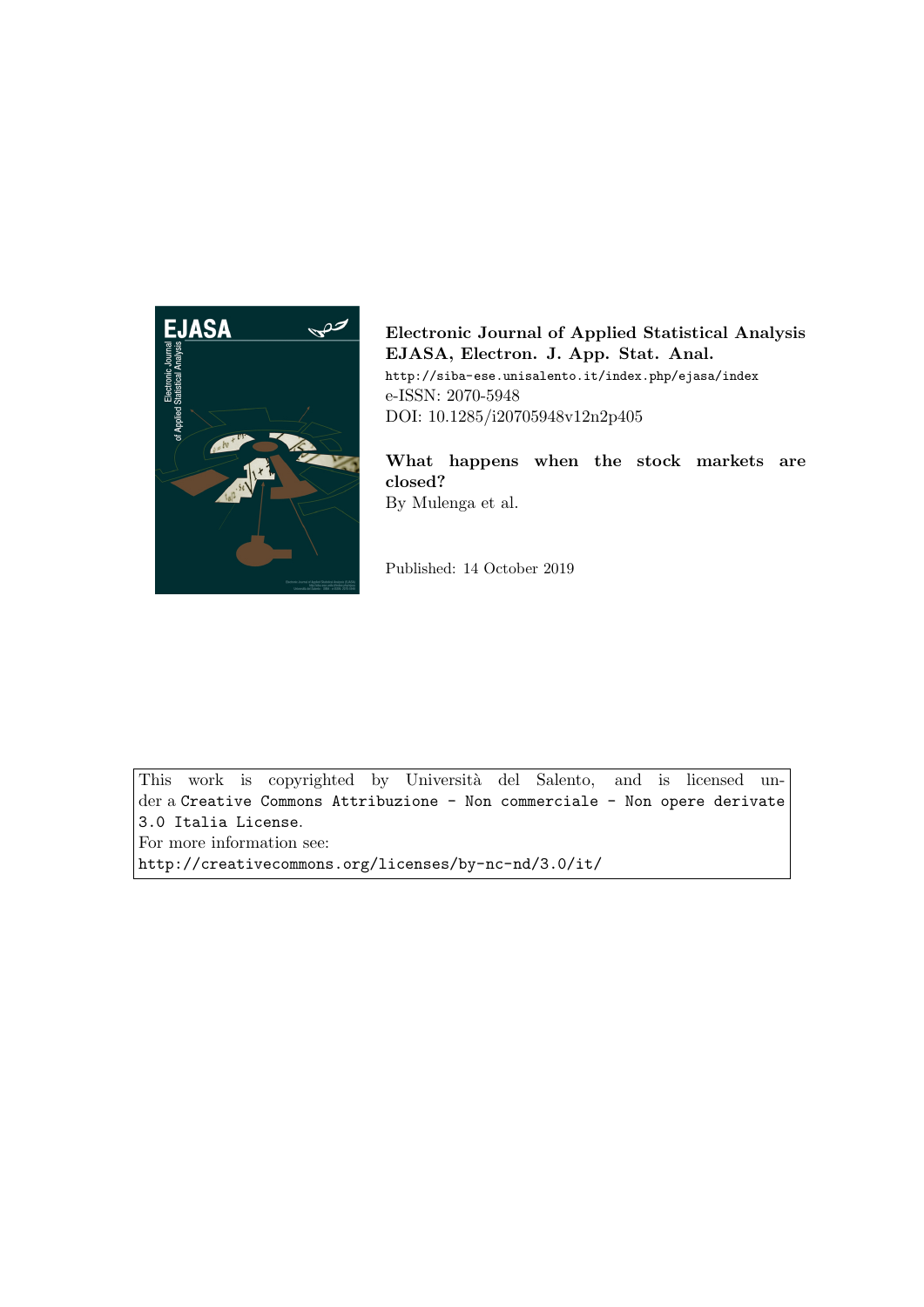# What happens when the stock markets are closed?

Alberto Mulenga<sup>a</sup>, Marta Faias<sup>b</sup>, Pedro Mota<sup>\*b</sup>, and Joaquim P. Pina<sup>c</sup>

<sup>a</sup>Universidade Eduardo Mondlane, DMI , Maputo-Mozambique  $b$ Centro de Matemática e Aplicações (CMA), FCT, UNL and Departamento de Matemática, FCT, UNL , Portugal

 $c$ Departamento de Ciências Sociais Aplicadas, FCT, UNL and CEFAGE-FCT/UNL, Portugal

Published: 14 October 2019

The normality of the log-return of stock prices is often assumed by the market players in order to use some useful results, as for instance, the Black-Scholes formula for pricing European options. However, several studies regarding different indexes have shown that the normality assumption of the returns usually fails. In this paper we analyse the normality assumption for intra-day and inter-day log-returns, comparing opening prices and/or closing prices for a large number of companies quoted in the Nasdaq Composite index. We use the Pearson's Chi-Square, Kolmogorov-Smirnov, Anderson-Darling, Shapiro-Wilks and Jarque-Bera goodness-of-fit tests to study the normality assumption. We find that the failure rate in the normality assumption for the log-return of stock prices is not the same for intra-day and inter-day prices, is somewhat test dependent and strongly dependent on some extreme price observations. To the best of our knowledge, this is the first study on the normality assumption for the log-return of stock prices dealing simultaneously with a large number of companies and normality tests, and at the same time considering various scenarios of intra-day, inter-day prices and data trimming.

keywords: Data Trimming, Inter-day prices, Intra-day prices, Log-return, Normality Tests.

AMS codes: 62F03, 62M02, 62M05, 62P05

<sup>∗</sup>Corresponding author: pjpm@fct.unl.pt.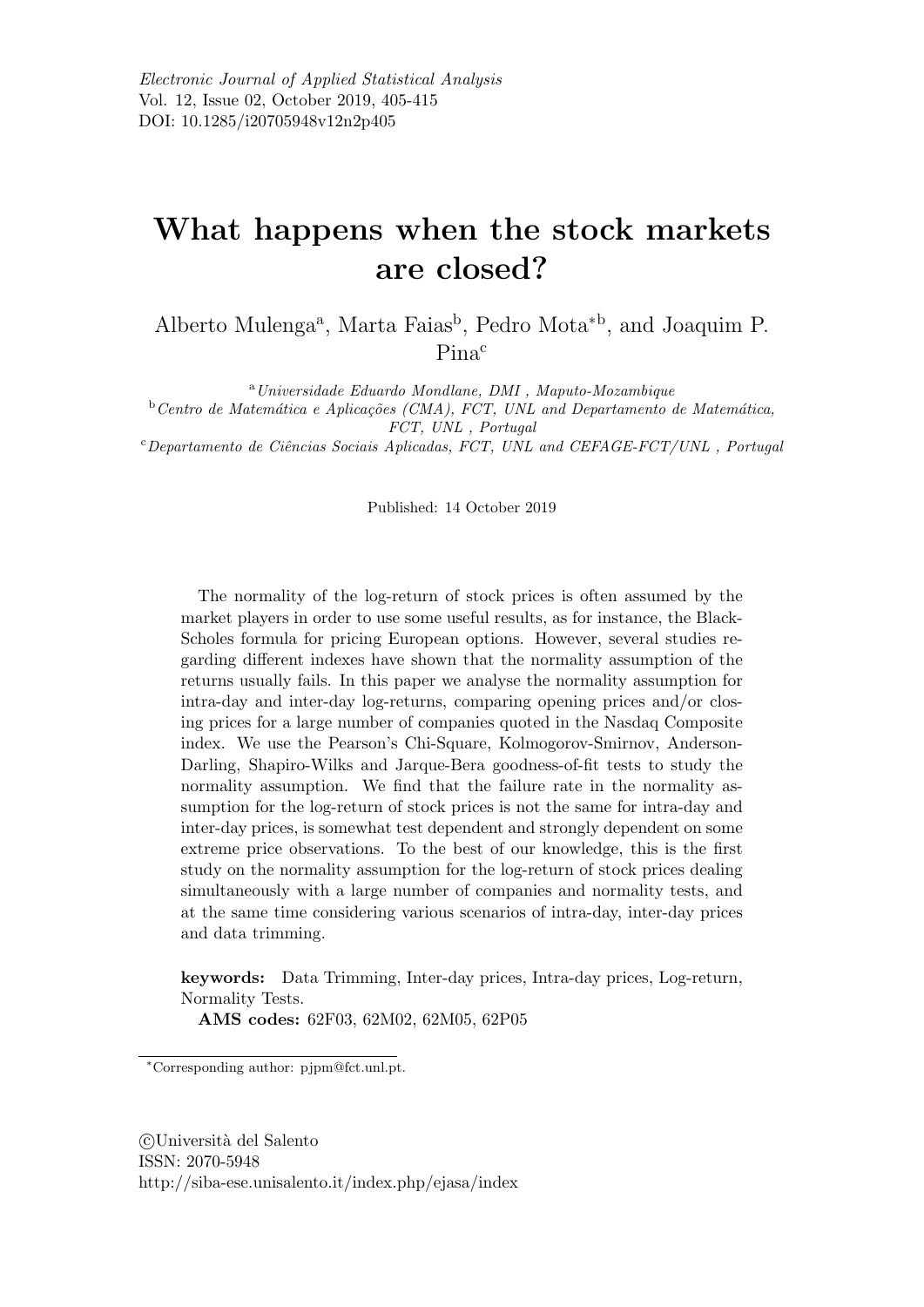# 1 Introduction

The simplicity of the Black-Scholes formula (see Black and Scholes, 1973) for pricing European options is one of the reasons why the geometric Brownian motion is one of the most popular processes used in mathematical finance. However, for this process is assumed that the log-return of the prices are normal distributed random variables, a condition that many times seems to be not true in practice. In this paper, we test the normality assumption for different formulations of price returns, namely intra-day and inter-day log-returns, for a large set of companies data and using five alternative goodness-of-fit tests. We implement the Pearson's Chi-Square, Kolmogorov-Smirnov, Anderson-Darling, Shapiro-Wilks and Jarque-Bera tests for normality and we consider the log-returns of consecutive closing prices, consecutive closing and opening prices and also opening and closing prices from the same day. We also repeat the tests when we remove some of the higher and lower log-returns from the samples. Importantly, when analyzing cointegration, particularly using Johansen approach in Johansen (1988, 1991), normality is also required. Furthermore, all the above holds for the various financial time series, namely for exchange rate analysis.

The paper is organized as follows: in section 2 we introduce the tests for the less familiarized readers; in section 3 we present and discuss the results of the application of the tests and in section 4 we conclude with some remarks.

# 2 Goodness-of-fit tests

We apply several goodness-of-fit tests to investigate the normality of the log-returns of stock prices. We choose to use several goodness-of-fit tests from different kinds since all the tests have some advantages and disadvantages. From the "area tests" kind we choose to implement the Pearsons's Chi-square test that compares the real number of observations with the expected number of observations in each class, we can say that compares the data histogram with the histogram of the distribution being tested. Both the Kolmogorov-Smirnov and the Anderson-Darling tests uses the cumulative distribution function and the empirical distribution function and are based in a measure of the discrepancy between those two functions and therefore are considered in the class of "distance tests". Some advantages of this kind of tests is that they are easy to compute, they are more powerful than the Chi-Square test, over a wide range of alternatives, and they provide consistent tests. The Shapiro-Wilks (or Shapiro-Francia) is a test based in the regression between the order statistics of the sample and the mean value of the order statistics from the tested distribution. This test for normality has higher power than the previous ones. Finally, the Jarque-Bera test, is based in the Lagrange multiplier test and computes the sample skewness and kurtosis, to tests if they match with the ones from a normal distribution.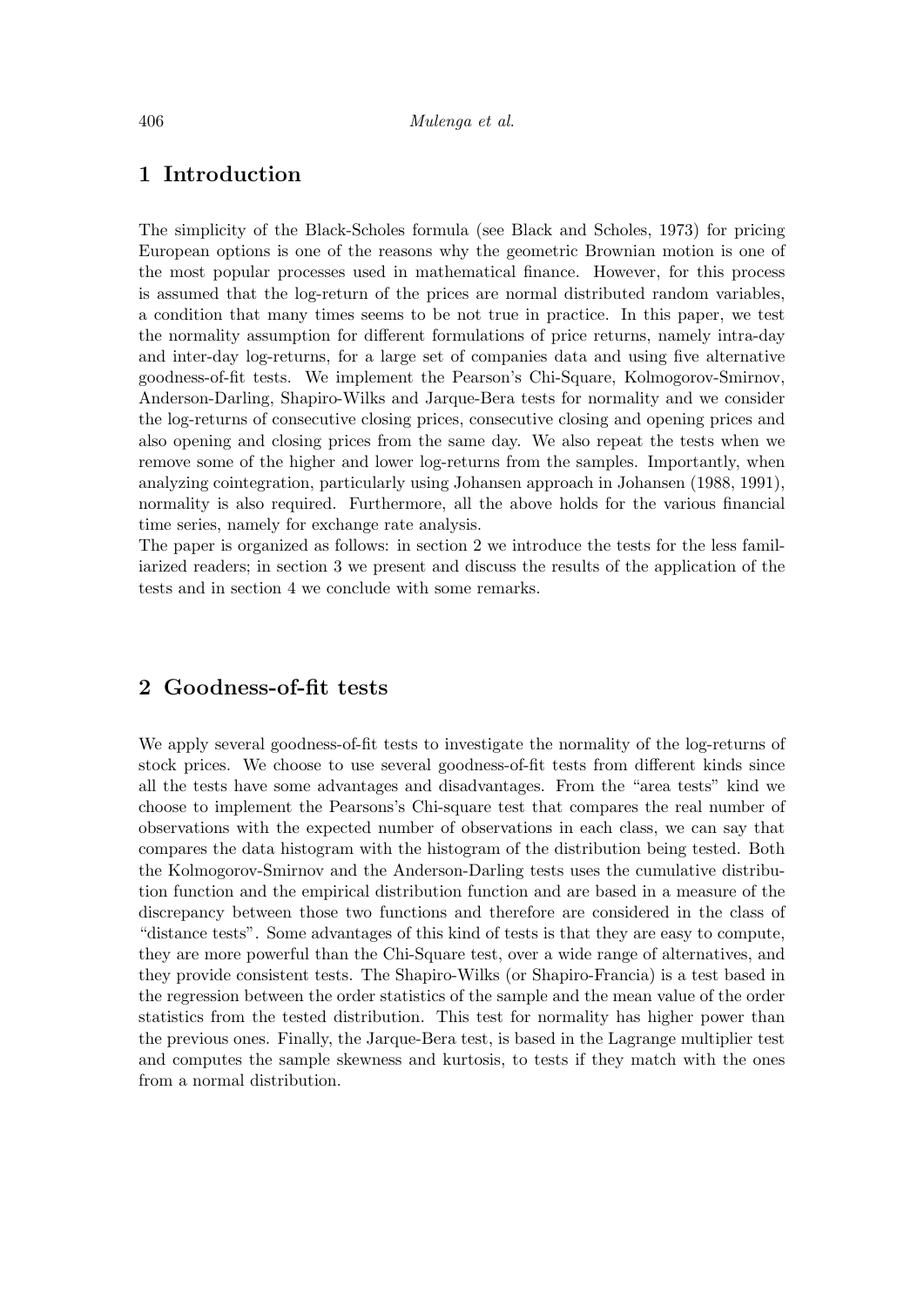#### 2.1 Pearson's Chi-Square test

The Pearson's Chi-Square test (first introduced in Pearson, 1900), compares the frequency observed in a sample with a particular theoretical distribution, that is, for a number k of classes  $C_1, ..., C_k$ , mutually exclusive and of total probability, the number of observations  $O_i$  in class  $i, i = 1, ..., k$  is compared with the expect number of observations  $E_i$ , in that same class provided the null hypothesis is true.

The Pearsons's chi-square statistic is,

$$
X^{2} = \sum_{i=1}^{k} \frac{(O_{i} - E_{i})^{2}}{E_{i}} \tag{1}
$$

having a  $\chi^2$  (chi-square) distribution with  $k - p - 1$  degrees of freedom, where k is the number of classes and  $p$  is the number of estimated parameters. The null hypothesis, of the sample be from a particular distribution, is rejected if the observed value of the statistics is bigger than the critical value obtained from the Chi-square distribution.

#### 2.2 Kolmogorov-Smirnov's test

The Kolmogorov-Smirnov statistic (introduced in Kolmogorov, 1933) allows us to test if a sample of observations is from some completely specified continuous distribution,  $F_0$ , by means of comparing a particular kind of distance between the empirical and the theoretical cumulative distribution function.

The test statistic,  $D_n$ , is given by,

$$
D_n = \max_{1 \le i \le n} \left[ \max \left\{ F_0(X_{i:n}) - F_n(X_{i-1:n}), F_n(X_{i:n}) - F_0(X_{i:n}) \right\} \right] \tag{2}
$$

where  $F_0$  is the distribution function of the theoretical distribution being tested and  $F_n$  is the empirical distribution function. Critical values for this statistic can be found in Birnbaum (1952) or Massey (1951), however, when some parameters of the distribution, considered in the null hypothesis, have to be estimated from the sample, then the commonly tabulated critical points can led to conservative results. In this situation, Lilliefors's critical values (that can be found in Lilliefors, 1967) should be used.

#### 2.3 Anderson-Darling's test

The Anderson-Darling test is the third goodness-of-fitness test that we use to test for normality. More information about this test can be found in Anderson and Darling (1952, 1954), but again, it compares the observed cumulative distribution function to the expected cumulative distribution function as the Kolmogorov-Smirnov test.

The statistic  $A_n^2$ , for the Anderson-Darling's test, is defined by,

$$
A_n^2 = -n - \frac{1}{n} \sum_{i=1}^n (2i - 1) \left[ \ln(F_0(X_{i:n})) + \ln(1 - F_0(X_{n-i+1:n})) \right],\tag{3}
$$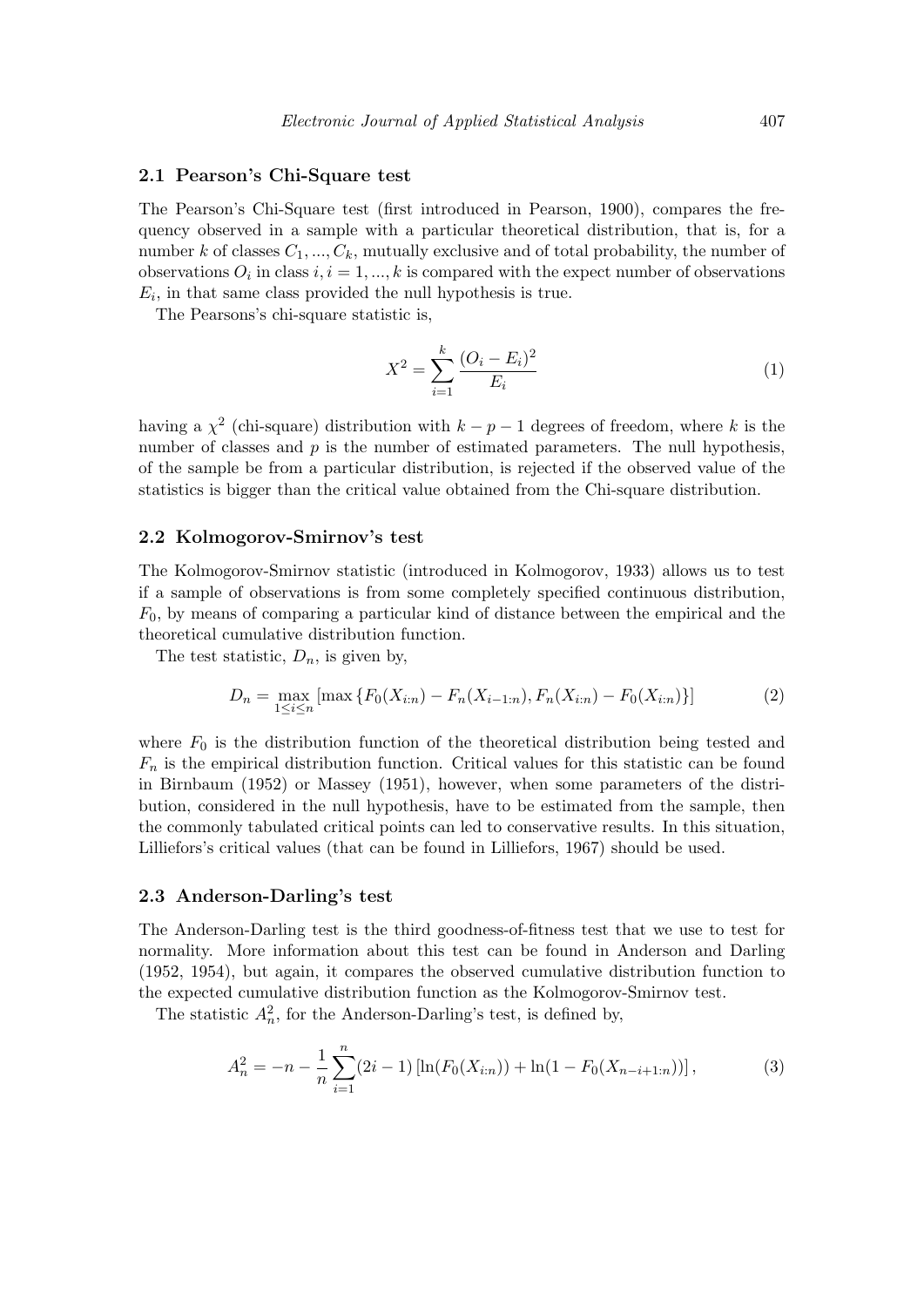where, as before,  $F_0$  denotes the distribution function assumed in the null hypothesis. In Anderson and Darling (1954), asymptotic critical points for significance levels of 1%, 5% and 10% are presented and more extensive tables of critical points obtained from Monte Carlo simulation can be found in Lewis (1961). When the distribution to be tested is normal or exponential and the distribution parameters are unknown and needed to be estimated, we can find the critical values for the Anderson-Darling's statistics in Stephens (1974, 1976).

#### 2.4 Shapiro-Wilk's test

In the Shapiro-Wilk's test, presented in the Shapiro and Wilk (1965), the test statistic  $W_n$  was constructed through the regression of the order sample statistics against the expected normal order statistics and is a suitable test when the location and scale parameters are unknown. The test statistic,  $W_n$ , is defined by,

$$
W_n = \frac{\left(\sum_{i=1}^n a_i X_{i:n}\right)^2}{\sum_{i=1}^n (X_{i:n} - \bar{X})^2}
$$
\n(4)

where

$$
\mathbf{a}^T = (a_1, a_2, ..., a_n) = \frac{\mathbf{m}^T \mathbf{V}^{-1}}{(\mathbf{m}^T \mathbf{V}^{-1} \mathbf{V}^{-1} \mathbf{m})^{\frac{1}{2}}}
$$
(5)

with

$$
\mathbf{m}^T = (m_1, m_2, ..., m_n), \quad \mathbf{V} = [v_{ij}]_{n \times n}
$$
 (6)

represents the vector of expected values of the standard normal order statistics and the corresponding covariance matrix, respectively. The values for a and the percentage points of  $W_n$  are known up to sample sizes of  $n = 50$  and can be found in the original paper. For samples of larger dimension an extension of the Shapiro and Wilk's test can be found in Royston (1982) or in alternative, the Shapiro-Francia statistic (with simpler coefficients and about the same overall power) introduced in Shapiro and Francia (1972) can be used. Percentage points for the Shapiro-Francia statistic can be found in Shapiro and Francia (1972) for sample sizes  $n = 35, 50, 51(2)99$  and for samples of larger dimension in Royston (1983). Small values of the statistic are the significant ones, i.e. indicate non-normality.

#### 2.5 Jarque-Bera's test

The last test that we implement is the Jarque-Bera's test, Jarque and Bera (1987). The Lagrange multipliers method was used to derived an asymptotic efficient test where the skewness and kurtosis of the sample data are compared to the ones of the normal distribution.

The test statistic,  $JB_n$ , is defined by,

$$
JB_n = n\left(\frac{b_1^2}{6} + \frac{(b_2 - 3)^2}{24}\right) \tag{7}
$$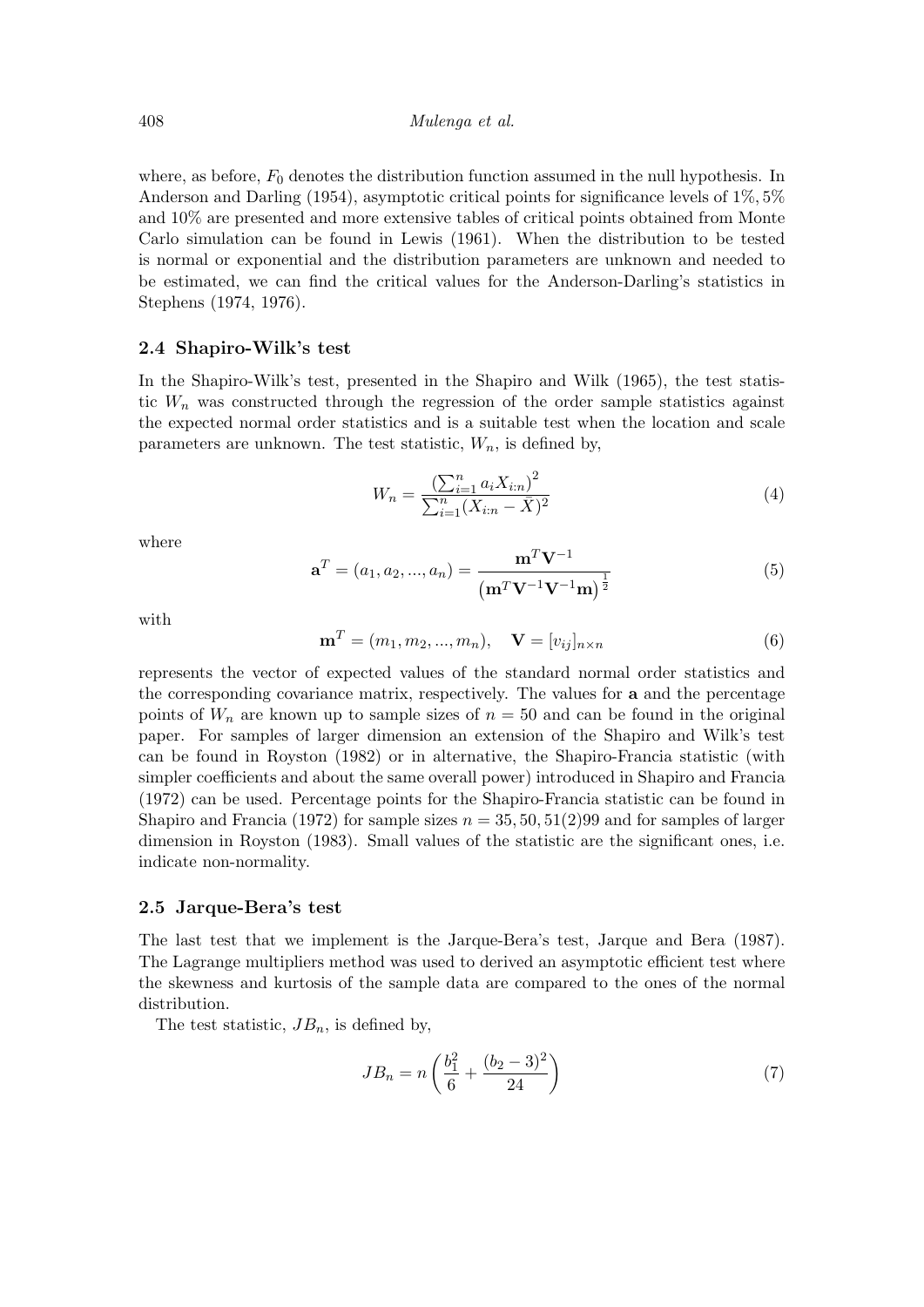where

$$
b_1 = \frac{\hat{\mu}_3}{(\hat{\mu}_2)^{\frac{3}{2}}} \text{ and } b_2 = \frac{\hat{\mu}_4}{(\hat{\mu}_2)^2} \tag{8}
$$

are the sample estimators of the skewness and kurtosis, with  $\hat{\mu}_j$ ,  $j = 2, 3, 4$  the estimators of the central moments. The large values of the statistic are the significant ones and should be compared with the right tail critical values of a Chi-square distribution with 2 degrees of freedom.

### 3 Data, testing and discussion

In the following, let  $SO_i$  and  $SC_i$  be the stock opening and closing prices at day i, respectively. The considered data are the daily prices from years 2005 to 2016 and in each year we only consider the companies from the Nasdaq Composite Index that have more than 220 transactions days and transaction volume of at least 50000 units per day. We represent by  $K$  the number of companies selected in each year and from those we take count of how many have their prices failing the normality assumption.

Using the log-returns of closing daily prices, namely,

$$
\log\left(\frac{SC_{i+1}}{SC_i}\right) \tag{9}
$$

and all the normality tests for a level of significance of 1%, we get the results presented in Table 1.

Table 1: Total (and percentage) of samples rejected by each test for normality at 1% level of significance  $(\log(SC_{i+1}/SC_i))$ 

| Year | K    | <b>PCS</b>     | ΚS             | AD           | <b>SW</b>       | JB             |
|------|------|----------------|----------------|--------------|-----------------|----------------|
| 2005 | 901  | 494(54.83%)    | $658(73.03\%)$ | 763(84.68%)  | 800(88.80%)     | $814(90.34\%)$ |
| 2006 | 1018 | 546(53.63%)    | 747(73.34%)    | 850(83.50%)  | $909(89.29\%)$  | 925(90.86%)    |
| 2007 | 1161 | 691(59.52%)    | 923(79.50%)    | 1050(90.44%) | $1085(93.45\%)$ | 1095(94.32%)   |
| 2008 | 1180 | 765(64.83%)    | 1010(85.60%)   | 1114(94.41%) | 1142(96.78%)    | 1135(96.19%)   |
| 2009 | 1200 | 642(53.50%)    | 934(77.83%)    | 1090(90.83%) | 1105(92.08%)    | 1104(92.00%)   |
| 2010 | 1260 | 557(44.21%)    | 812(64.44%)    | 1000(79.37%) | 1028(81.59%)    | 1047(83.10%)   |
| 2011 | 1374 | 686(49.93%)    | 1007(73.29%)   | 1208(87.92%) | 1267(92.21%)    | 1287(93.67%)   |
| 2012 | 1399 | 723(51.68%)    | 974(69.62%)    | 1129(80.70%) | 1198(85.63%)    | 1218(87.06%)   |
| 2013 | 1586 | 989(62.36%)    | 1253(79.00%)   | 1400(88.27%) | 1475(93.00%)    | 1486(93.69%)   |
| 2014 | 1441 | 784(54.41%)    | 1072(74.39%)   | 1224(84.94%) | 1291(89.60%)    | 1320(91.60%)   |
| 2015 | 1433 | 775(54.08%)    | 1042(72.71%)   | 1203(83.95%) | 1275(88.97%)    | 1301(90.79%)   |
| 2016 | 1443 | $902(62.51\%)$ | 1182(81.91%)   | 1318(91.34%) | 1361(94.32%)    | 1379(95.56%)   |
|      |      |                |                |              |                 |                |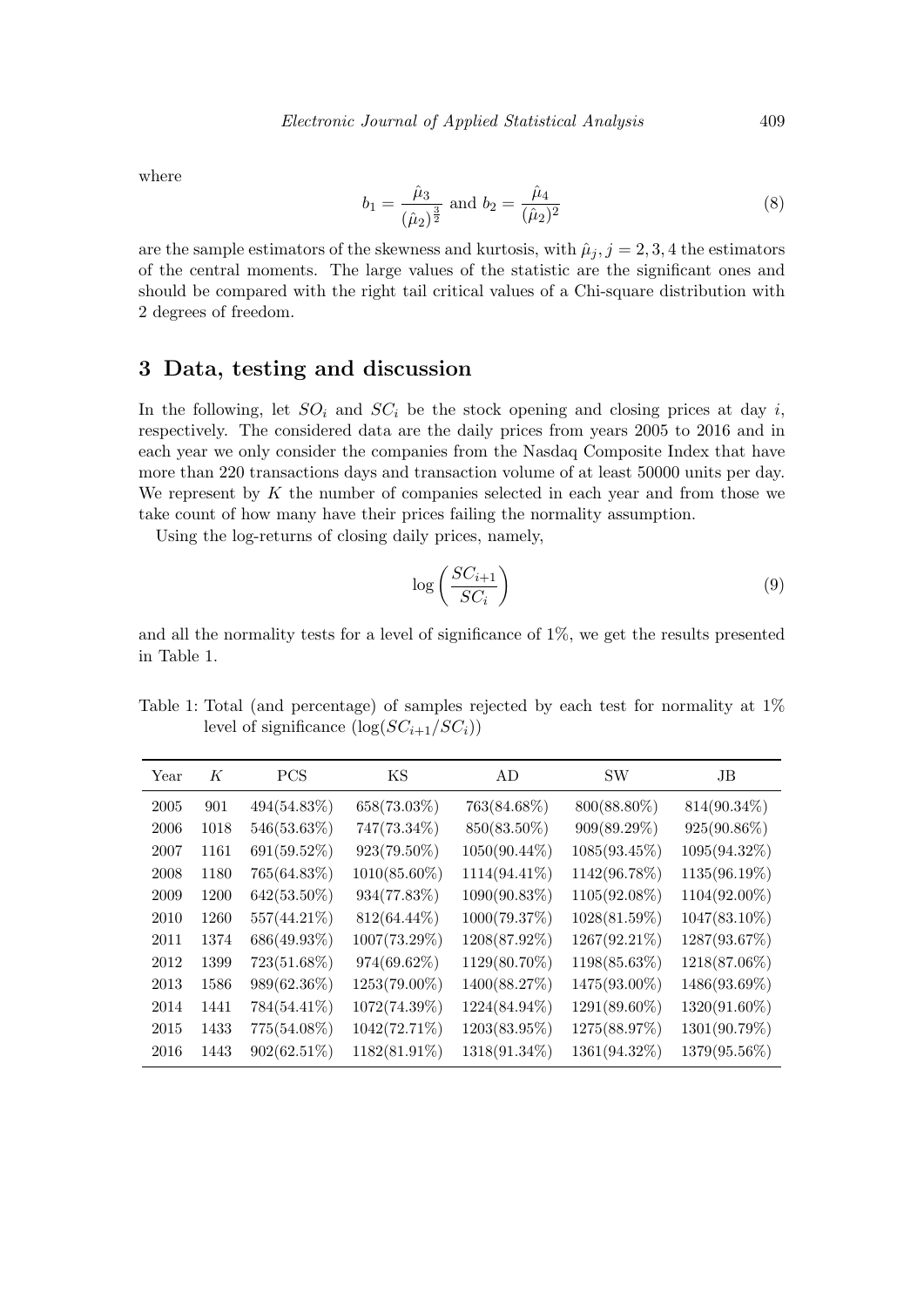We can observe that we have normality rejection percentages, ranging from 44% to near 65% with the Pearson's Chi-square test (the one with the smaller rejection rates) to more than 90% if we consider the Jarque-Bera's test (the one with the higher rejection rates). Notice that as expected, the year of 2008 (the year of the financial crisis) is the one with higher normality rejection rate and this for all tests being considered. The year of 2010 is the one with smaller rejection rate and also for all the tests, from 2008 to 2010 we have a decreasing of the normality rejection rate from near 65% to a little more than 44% for the Pearson's Chi-square test and from near 96% to near 83% for the Jarque-Bera's test. For the Kolmogorov-Smirnov's, Anderson-Darling's or Shapiro-Wilk's tests we have decreasing rejection rates from  $85.6\%$  to  $64.44\%$ ,  $94.41\%$  to  $79.37\%$  and  $96.78\%$ to 81.59%, respectively.

Next, we consider closing and opening prices from the same day and the corresponding log-returns,

$$
\log\left(\frac{SC_i}{SO_i}\right). \tag{10}
$$

For the same level of significance of 1%, as previously, we get the results presented in Table 2.

Table 2: Total (and percentage) of samples rejected by each test for normality at 1% level of significance  $(\log(SC_i/SO_i))$ 

| Year | К    | <b>PCS</b>     | ΚS             | AD             | <b>SW</b>       | JB           |
|------|------|----------------|----------------|----------------|-----------------|--------------|
| 2005 | 901  | $218(24.20\%)$ | $411(45.62\%)$ | $551(61.15\%)$ | $635(70.48\%)$  | 672(74.58%)  |
| 2006 | 1018 | $256(25.15\%)$ | $460(45.19\%)$ | $607(59.63\%)$ | 697(68.47%)     | 739(72.60%)  |
| 2007 | 1161 | 449(38.67%)    | 745(64.17%)    | 924(79.59%)    | 980(84.41%)     | 996(85.79%)  |
| 2008 | 1180 | 642(54.41%)    | 909(77.03%)    | 1058(89.66%)   | 1095(92.80%)    | 1096(92.88%) |
| 2009 | 1200 | $504(42.00\%)$ | 808(67.33%)    | 980(81.67%)    | $1023(85.25\%)$ | 1028(85.67%) |
| 2010 | 1260 | 299(23.73%)    | 530(42.06%)    | 727(57.70%)    | 845(67.06%)     | 895(71.03%)  |
| 2011 | 1374 | 471(34.28%)    | 800(58.22%)    | 1034(75.25%)   | 1141(83.04%)    | 1179(85.81%) |
| 2012 | 1399 | 457(32.67%)    | 752(53.75%)    | $937(67.00\%)$ | 1066(76.20%)    | 1100(78.63%) |
| 2013 | 1586 | 664(41.87%)    | 1021(64.38%)   | 1197(75.47%)   | 1314(82.85%)    | 1365(86.07%) |
| 2014 | 1441 | $510(35.39\%)$ | 834(57.88%)    | 1046(72.59%)   | 1156(80.22%)    | 1187(82.37%) |
| 2015 | 1433 | 563(39.29%)    | $902(62.94\%)$ | 1123(78.37%)   | 1220(85.14%)    | 1255(87.58%) |
| 2016 | 1443 | 643(44.56%)    | 960(66.53%)    | 1180(81.77%)   | 1251(86.69%)    | 1288(89.26%) |

The main difference from Table 1 to Table 2 is the overall decreasing of the normality rejection rate in all years and for all considered tests. That decreasing is more notorious in the years of 2005-2006 (with changes as higher as 30% for the Pearson's Chi-square test) and less obvious in the crisis year of  $2008$  (decreasing at most  $10\%$ ). Again, the year of 2008 (followed by the 2016 year) is the one with higher percentage of companies with log-returns of stock prices far away from normality and, as before, the year of 2010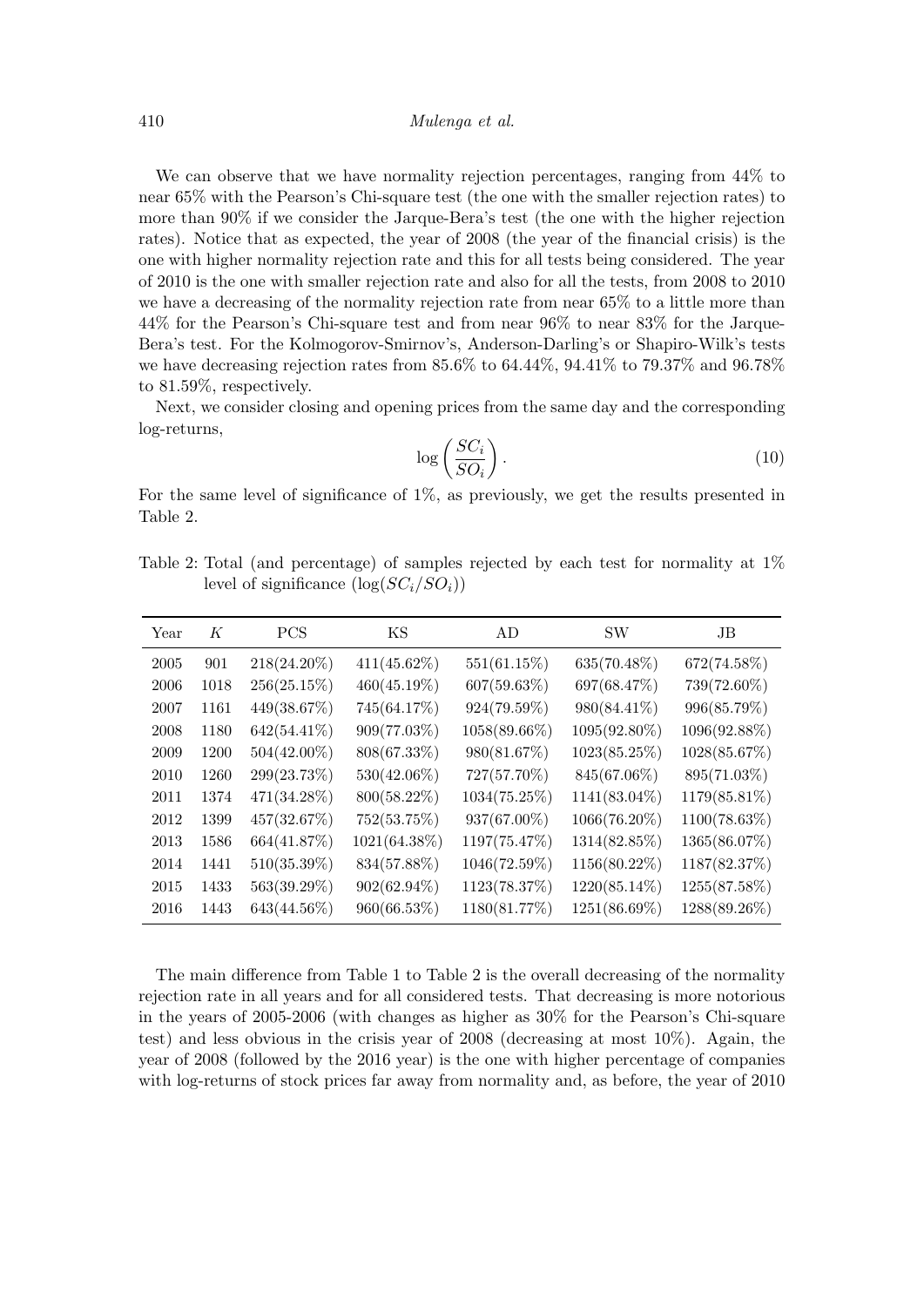is the one with the smaller percentages of normality rejection, decreasing from 54.41% in 2008 to 23.73% for the Pearson's Chi-square test in 2010 and from 92.88% to 71% for the Jarque-Bera's test, the tests with smaller/higher rejection rates, respectively.

Finally, we select the closing prices at day i and opening prices at day  $i + 1$  and the corresponding log-returns,

$$
\log\left(\frac{SO_{i+1}}{SC_i}\right). \tag{11}
$$

Again the five normality tests are executed for the same 1% significance level and the results can be found in Table 3.

Table 3: Total (and percentage) of samples rejected by each test for normality at 1% level of significance  $(\log(SO_{i+1}/SC_i))$ 

| Year | К    | <b>PCS</b>      | ΚS           | AD           | <b>SW</b>    | JB              |
|------|------|-----------------|--------------|--------------|--------------|-----------------|
| 2005 | 901  | 820(91.01\%)    | 838(93.01%)  | 851(94.45%)  | 869(96.45%)  | 865(96.00%)     |
| 2006 | 1018 | 955(93.81%)     | 964(94.70%)  | 982(96.46%)  | 999(98.13%)  | $1000(98.23\%)$ |
| 2007 | 1161 | 1098(94.57%)    | 1132(97.50%) | 1149(98.97%) | 1153(99.31%) | 1156(99.57%)    |
| 2008 | 1180 | 1147(97.20%)    | 1172(99.32%) | 1179(99.92%) | 1179(99.92%) | 1178(99.83%)    |
| 2009 | 1200 | $1012(84.33\%)$ | 1116(93.00%) | 1164(97.00%) | 1168(97.33%) | 1168(97.33%)    |
| 2010 | 1260 | $1027(81.51\%)$ | 1121(88.97%) | 1190(94.44%) | 1229(97.54%) | 1236(98.10%)    |
| 2011 | 1374 | 1248(90.83%)    | 1344(97.82%) | 1370(99.71%) | 1368(99.56%) | 1367(99.49%)    |
| 2012 | 1399 | 1243(88.85%)    | 1329(95.00%) | 1360(97.21%) | 1362(97.36%) | 1370(97.93%)    |
| 2013 | 1586 | 1459(91.99%)    | 1526(96.22%) | 1549(97.67%) | 1556(98.11%) | 1553(97.92%)    |
| 2014 | 1441 | 1340(92.99%)    | 1382(95.91%) | 1408(97.71%) | 1422(98.68%) | 1423(98.75%)    |
| 2015 | 1433 | 1342(93.65%)    | 1396(97.42%) | 1418(98.95%) | 1422(99.23%) | 1421(99.16%)    |
| 2016 | 1443 | 1393(96.54%)    | 1425(98.75%) | 1438(99.65%) | 1442(99.93%) | 1441(99.86%)    |

From the observation of Table 3 is obvious that for this data the results are of almost complete rejection of the normality assumption. In fact, even for the most favorable test in not rejecting the normality assumption (the Pearson's Chi-square test), we have more than 80% of rejection rate, in the most favorable year of 2010.

Although being test depending, the overall result is that the normality assumption is largely rejected for all tests in most years but in higher percentages when we consider prices from one trading day to another (inter-day prices) as we observe in Tables 1 or 3 and lower percentages when we consider the opening and closing prices from the same day (intra-day prices, as in Table 2). This emphasises the idea that the non-normality of the log-returns of the stock prices seems to be more dependent from what happens when the markets are closed (see Table 3).

Since the rejection rates are higher when we apply the Jarque-Bera's test and because this particular test is more sensitive to extremal data it seems reasonable that some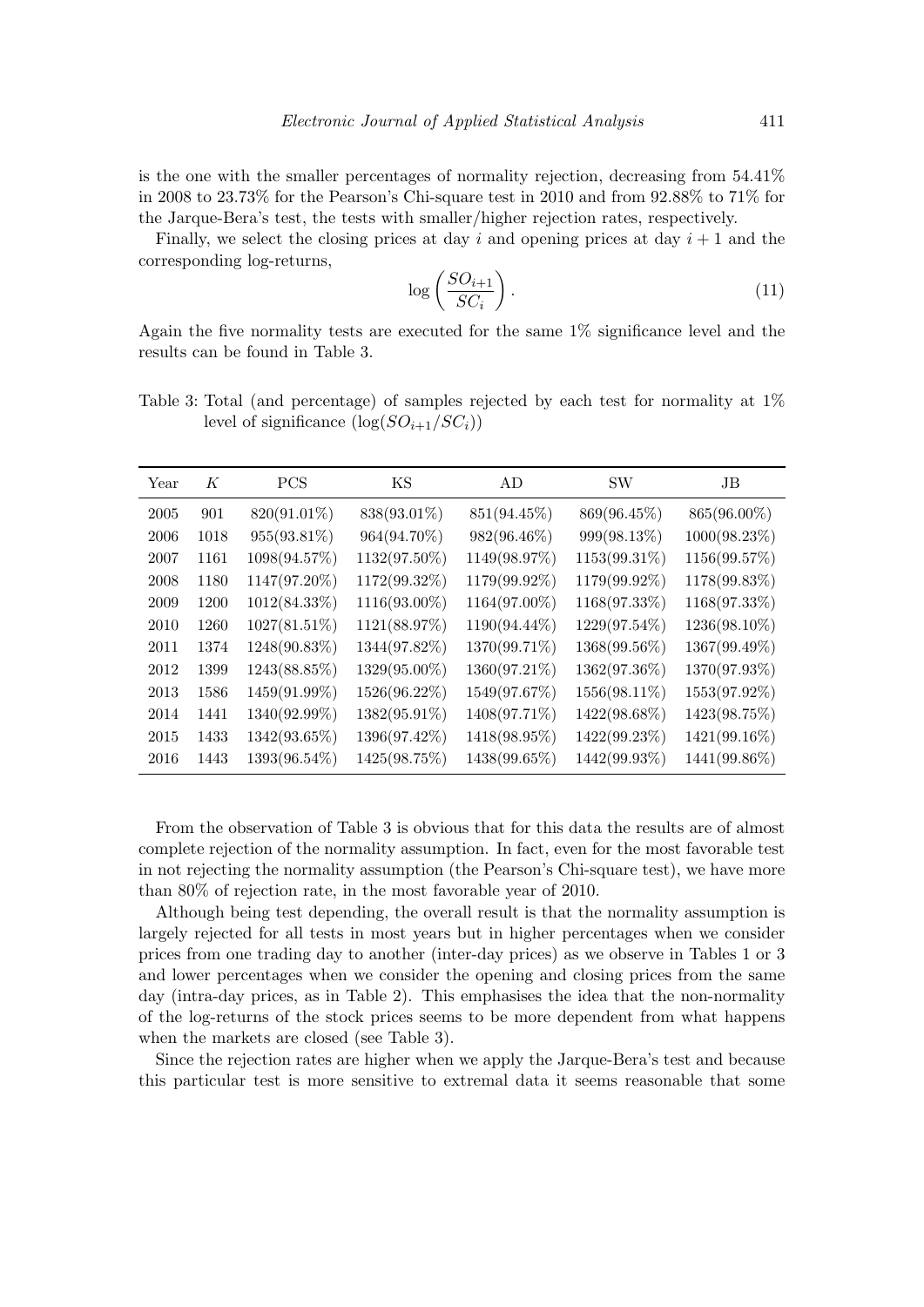of the reason for the normality assumption failure is due to that specific observations. In fact, we observe that if we remove some of the more extreme observations from the log-returns data and we perform the same normality tests we get very different results. Repeating the normality tests for trimmed samples, with the higher five and lower five log-returns removed, we get the results presented in Tables 4, 5 and 6. Notice that, when we remove 10 observations from the sample with approximately 250 entries, we are removing about 4% of the observations.

| Year | K    | <b>PCS</b>     | ΚS             | AD.            | <b>SW</b>      | JB             |
|------|------|----------------|----------------|----------------|----------------|----------------|
| 2005 | 901  | $113(12.54\%)$ | $184(20.42\%)$ | 187(20.75%)    | 194(21.53%)    | $86(9.54\%)$   |
| 2006 | 1018 | $110(10.81\%)$ | 198(19.45%)    | $218(21.41\%)$ | 216(21.22%)    | 85(8.35%)      |
| 2007 | 1161 | 152(13.09%)    | 244(21.02%)    | 291(25.06%)    | 265(22.83%)    | $120(10.34\%)$ |
| 2008 | 1180 | 225(19.07%)    | 356(30.17%)    | 472(40.00%)    | $411(34.83\%)$ | 238(20.17%)    |
| 2009 | 1200 | 196(16.33%)    | $310(25.83\%)$ | 369(30.75%)    | $311(25.92\%)$ | 144(12.00%)    |
| 2010 | 1260 | 161(12.78%)    | 218(17.30%)    | $221(17.54\%)$ | 176(13.97%)    | $72(5.71\%)$   |
| 2011 | 1374 | 172(12.52%)    | 251(18.27%)    | 289(21.03%)    | 218(15.87%)    | $87(6.33\%)$   |
| 2012 | 1399 | 193(13.80%)    | 270(19.30%)    | 256(18.30%)    | 243(17.37%)    | 122(8.72%)     |
| 2013 | 1586 | $310(19.55\%)$ | $408(25.73\%)$ | $419(26.42\%)$ | 408(25.73%)    | $224(14.12\%)$ |
| 2014 | 1441 | 199(13.81%)    | 276(19.15%)    | 292(20.26%)    | 275(19.08%)    | 141(9.78%)     |
| 2015 | 1433 | 189(13.19%)    | 258(18.00%)    | 245(17.10%)    | 243(16.96%)    | 120(8.37%)     |
| 2016 | 1443 | 293(20.30%)    | 348(24.12%)    | 349(24.19%)    | $311(21.55\%)$ | 167(11.57%)    |

Table 4: Total (and percentage) of samples rejected by each test for normality at 1% level of significance, when the data is trimmed  $(\log(SC_{i+1}/SC_i))$ 

Again, we can observe that the normality assumption is more times rejected when we consider inter-day prices, just as before (see Tables 4 and 6). However, in this new framework, the normality assumption is not rejected so many times as before. In fact, the percentage of normality rejections decreases substantially, in the case of Shapiro-Wilk's and Jarque-Bera's tests, from values above the 80% to values below 25% for the  $log(SC_{i+1}/SC_i)$  data (Table 1 vs Table 4) and from values above 90% to values ranging  $40\%$ -50% for the  $\log(SO_{i+1}/SC_i)$  data (Table 3 vs Table 6). The same reduction in the rejection rate is also observed for the remaining tests and for all the years.

If we compare the normality rejection percentage for intra-day prices  $(\log(SC_i/SO_i)),$ the decreasing is from more than 75% to less than 20% (Shapiro-Wilk's, Tables 2 and 5). The reduction is also evident for the other tests and, in particular, notice that the Jarque-Bera's test in the previous framework gives the higher rates of rejection but for the trimmed data with the more extreme observations removed, is the test with lower rates os rejection. This outcome was somewhat expected because as already said, the more extreme observations will condition the skewness and the kurtosis of the distribution, meaning that some tests supposed to be more affected by those parameters are indeed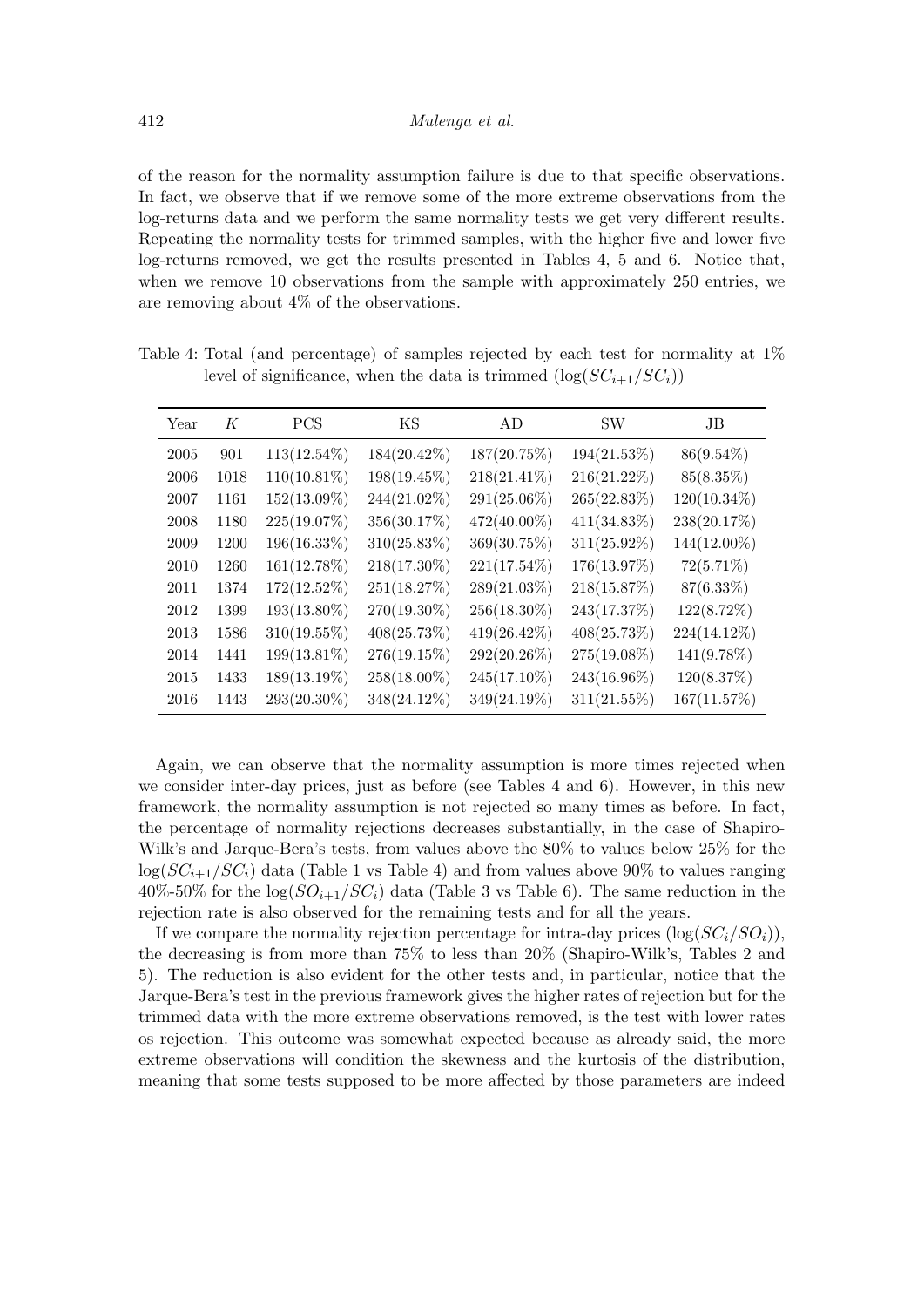| Year | K    | <b>PCS</b>     | KS             | AD             | <b>SW</b>      | JB             |
|------|------|----------------|----------------|----------------|----------------|----------------|
| 2005 | 901  | 79(8.77%)      | $113(12.54\%)$ | 124(13.76%)    | $132(14.65\%)$ | $37(4.11\%)$   |
| 2006 | 1018 | $91(8.94\%)$   | $134(13.16\%)$ | 128(12.57%)    | 131(12.87%)    | $49(4.81\%)$   |
| 2007 | 1161 | 124(10.68%)    | 203(17.48%)    | $235(20.24\%)$ | 199(17.14%)    | 88(7.58%)      |
| 2008 | 1180 | 178(15.08%)    | 316(26.78%)    | $423(35.85\%)$ | 373(31.61%)    | $213(18.05\%)$ |
| 2009 | 1200 | 188(15.67%)    | 284(23.67%)    | 308(25.67%)    | 261(21.75%)    | $102(8.50\%)$  |
| 2010 | 1260 | 129(10.24%)    | 147(11.67%)    | $132(10.48\%)$ | $124(9.84\%)$  | $37(2.94\%)$   |
| 2011 | 1374 | 150(10.92%)    | 209(15.21%)    | $214(15.58\%)$ | $180(13.10\%)$ | $62(4.51\%)$   |
| 2012 | 1399 | 179(12.79%)    | $225(16.08\%)$ | 192(13.72%)    | 187(13.37%)    | $62(4.43\%)$   |
| 2013 | 1586 | 253(15.95%)    | 330(20.81%)    | 299(18.85%)    | 288(18.16%)    | 126(7.94%)     |
| 2014 | 1441 | $165(11.45\%)$ | $222(15.41\%)$ | 213(14.78%)    | 196(13.60%)    | 89(6.18%)      |
| 2015 | 1433 | 179(12.49%)    | 243(16.96%)    | $219(15.28\%)$ | 208(14.52%)    | $69(4.82\%)$   |
| 2016 | 1443 | 252(17.46%)    | 290(20.10%)    | 279(19.33%)    | 245(16.98%)    | $100(6.93\%)$  |

Table 5: Total (and percentage) of samples rejected by each test for normality at 1% level of significance, when the data is trimmed  $(\log(SC_i/SO_i))$ 

strongly affected.

In this framework is also obvious that the departure from normality is stronger and seems more dependent to what happens during the closing periods of the financial markets, see Tables 4 and 6. Even in this set up of trimmed data, we observe that the 2008 year (the year of the financial crisis) and for almost all tests, is again the year with the higher rates of normality rejection, as expected.

## 4 Final remarks

The results of the data testing allows us to discuss two questions: The normality assumption of the log-returns of the stock prices is still a reasonable assumption? There are differences in the normality assumption of the log-returns in intra-day and interday prices? Regarding the first question we can observe that when we remove some of the more extreme observations the normality assumption is reasonable for most of the companies stock prices. That is, some trimming ensures normality, validating the applications of several models, of pricing and multivariate time series, including volatility analysis. On the other hand, it seems reasonable to say that what affects more strongly the non-normality of the logarithm of returns for the stock prices are the "things" that happens when the markets are closed. The focus and results in the paper are also relevant, with due differences, for all kinds of financial times series, e.g., bonds and currencies, validating pricing and forecasting models, including volatility analysis.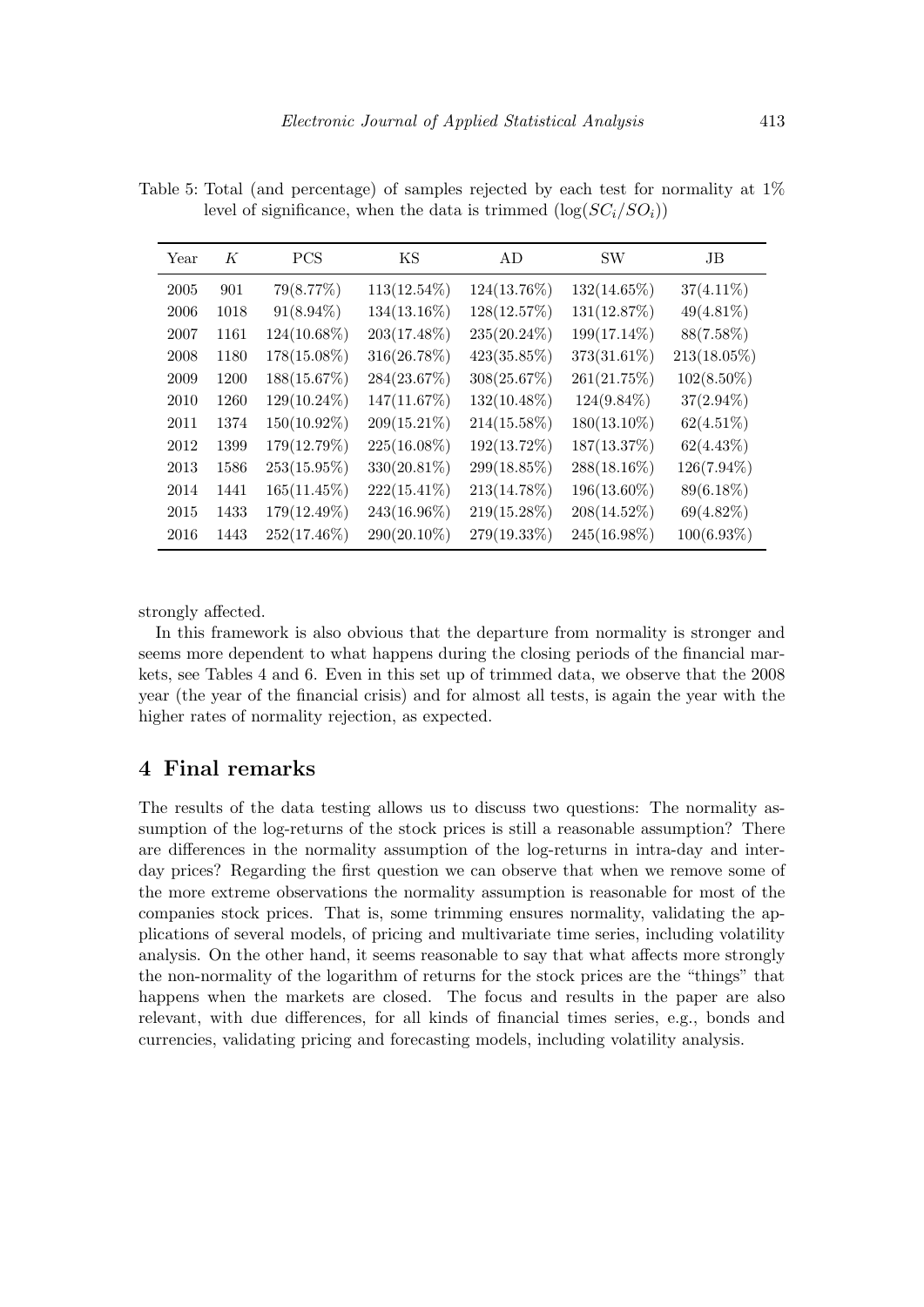| Year | K    | <b>PCS</b>     | ΚS             | AD             | <b>SW</b>      | JB             |
|------|------|----------------|----------------|----------------|----------------|----------------|
| 2005 | 901  | $500(55.49\%)$ | 493(54.72%)    | $442(49.06\%)$ | $468(51.94\%)$ | $276(30.63\%)$ |
| 2006 | 1018 | 555(54.52%)    | 549(53.93%)    | 515(50.59%)    | 535(52.55%)    | 341(33.50%)    |
| 2007 | 1161 | 555(47.80%)    | 678(58.40%)    | 694(59.78%)    | 656(56.50%)    | 516(44.44%)    |
| 2008 | 1180 | 592(50.17%)    | 784(66.44%)    | 912(77.29%)    | 831(70.42%)    | 611(51.78%)    |
| 2009 | 1200 | 477(39.75%)    | 621(51.75%)    | 608(50.67%)    | 567(47.25%)    | 336(28.00%)    |
| 2010 | 1260 | 499(39.60%)    | 522(41.43%)    | $425(33.73\%)$ | 392(31.11%)    | 279(22.14%)    |
| 2011 | 1374 | 594(43.23%)    | 795(57.86%)    | 931(67.76%)    | 824(59.97%)    | 561(40.83%)    |
| 2012 | 1399 | 618(44.17%)    | $686(49.04\%)$ | $563(40.24\%)$ | $524(37.46\%)$ | $362(25.88\%)$ |
| 2013 | 1586 | 806(50.82%)    | 881(55.55%)    | 780(49.18%)    | 734(46.28%)    | 487(30.71%)    |
| 2014 | 1441 | $627(43.51\%)$ | 699(48.51%)    | 682(47.33%)    | 678(47.05%)    | 561(38.93%)    |
| 2015 | 1433 | 596(41.59%)    | 679(47.38%)    | 665(46.41\%)   | 676(47.17%)    | $521(36.36\%)$ |
| 2016 | 1443 | 734(50.87%)    | 861(59.67%)    | 864(59.88%)    | 885(61.33%)    | 708(49.06%)    |

Table 6: Total (and percentage) of samples rejected by each test for normality at 1% level of significance, when the data is trimmed  $(\log(SO_{i+1}/SC_i))$ 

## References

- Anderson, T. and Darling, D. (1952). Asymptotic theory of certain goodness-of-fit criteria based on stochastic processes. Annals of Mathematical Statistics, 23(2):193– 212.
- Anderson, T. and Darling, D. (1954). A test of goodness of fit. Journal of the American Statistical Association, 49(268):765–769.
- Birnbaum, Z. (1952). Numerical tabulation of the distribution of kolmogorov's statistic for finite sample size. Journal of the American Statistical Association, 47(259):425– 441.
- Black, F. and Scholes, M. (1973). The pricing of options and corporate liabilities. Journal of Political Economy, 81(3):637–654.
- Jarque, C. and Bera, A. (1987). A test for normality of observations and regression residuals. International Statistical Review, 55(2):163–172.
- Johansen, S. (1988). Statistical analysis of cointegration vectors. Journal of Economic Dynamics and Control, 12(2-3):231–254.
- Johansen, S. (1991). Estimation and hypothesis testing of cointegration vectors in gaussian vector autoregressive models. Econometrica, 59(6):1551–1580.
- Kolmogorov, A. (1933). Sulla determinazione empirica di una legge di distribuzione (on the empirical determination of a distribution law). Giornale dell'Istituto Italiano degli Attuari, 4:83–91.
- Lewis, P. (1961). Distribution of the anderson-darling statistic. Annals of Mathematical